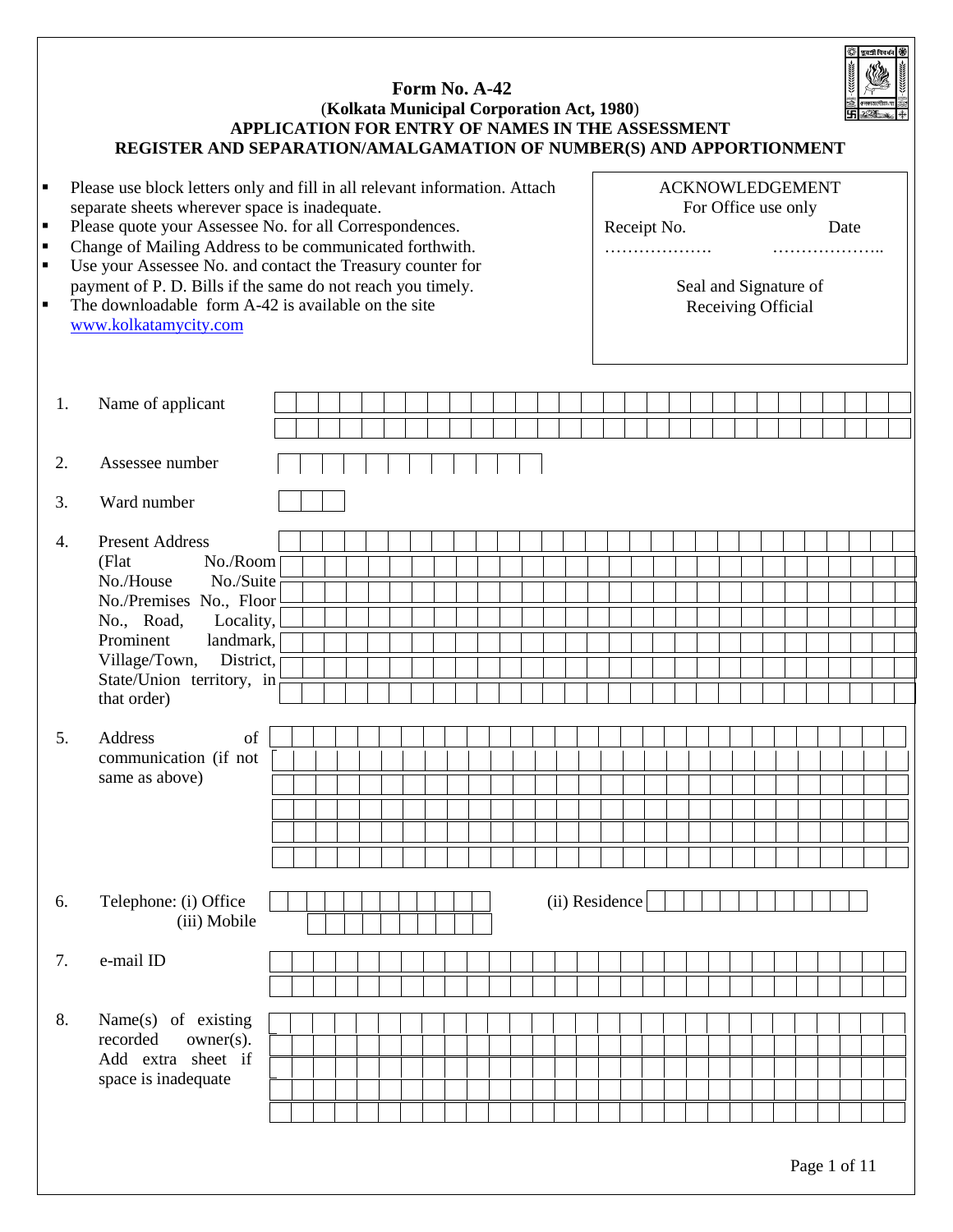| 9.  |         | Name of $person(s)$                                                                                                                                                                                                                                  |  |  |  |  |  |  |  |  |  |  |  |  |  |  |  |  |  |  |              |                |
|-----|---------|------------------------------------------------------------------------------------------------------------------------------------------------------------------------------------------------------------------------------------------------------|--|--|--|--|--|--|--|--|--|--|--|--|--|--|--|--|--|--|--------------|----------------|
|     | liable  | to<br>pay tax<br>(Owner / Occupier /                                                                                                                                                                                                                 |  |  |  |  |  |  |  |  |  |  |  |  |  |  |  |  |  |  |              |                |
|     | Lessee  | / Lessor $/$                                                                                                                                                                                                                                         |  |  |  |  |  |  |  |  |  |  |  |  |  |  |  |  |  |  |              |                |
|     | Tenant) |                                                                                                                                                                                                                                                      |  |  |  |  |  |  |  |  |  |  |  |  |  |  |  |  |  |  |              |                |
|     | if any  | Name of sub-lessee,                                                                                                                                                                                                                                  |  |  |  |  |  |  |  |  |  |  |  |  |  |  |  |  |  |  |              |                |
|     |         |                                                                                                                                                                                                                                                      |  |  |  |  |  |  |  |  |  |  |  |  |  |  |  |  |  |  |              |                |
| 10. |         | Purpose of application (Tick Mark the adjacent box wherever applicable):                                                                                                                                                                             |  |  |  |  |  |  |  |  |  |  |  |  |  |  |  |  |  |  |              |                |
|     | (1)     | Mutation due to succession (intestate)                                                                                                                                                                                                               |  |  |  |  |  |  |  |  |  |  |  |  |  |  |  |  |  |  |              |                |
|     | (2)     | Mutation due to succession (testamentary)                                                                                                                                                                                                            |  |  |  |  |  |  |  |  |  |  |  |  |  |  |  |  |  |  |              |                |
|     | (3)     | Mutation of flats registered under Cooperative Societies Registration Act 1973 under section 178<br>$(2)(III)$ of KMC Act 1980                                                                                                                       |  |  |  |  |  |  |  |  |  |  |  |  |  |  |  |  |  |  |              |                |
|     | (4)     | Mutation of flats registered under WB Apartment Ownership Act 1972 under section 178(2)(IV) of<br>KMC Act 1980                                                                                                                                       |  |  |  |  |  |  |  |  |  |  |  |  |  |  |  |  |  |  |              |                |
|     | (5)     | Mutation due to transfer except under Cooperative Societies Registration Act and WB Apartment                                                                                                                                                        |  |  |  |  |  |  |  |  |  |  |  |  |  |  |  |  |  |  |              |                |
|     | (6)     | Ownership Act<br>Mutation of Wakf property                                                                                                                                                                                                           |  |  |  |  |  |  |  |  |  |  |  |  |  |  |  |  |  |  |              |                |
|     | (7)     | Mutation of thika/ bustee                                                                                                                                                                                                                            |  |  |  |  |  |  |  |  |  |  |  |  |  |  |  |  |  |  |              |                |
|     | (8)     | Mutation of colony                                                                                                                                                                                                                                   |  |  |  |  |  |  |  |  |  |  |  |  |  |  |  |  |  |  |              |                |
|     | (9)     | Mutation cum separation                                                                                                                                                                                                                              |  |  |  |  |  |  |  |  |  |  |  |  |  |  |  |  |  |  |              |                |
|     | (10)    | Mutation cum amalgamation                                                                                                                                                                                                                            |  |  |  |  |  |  |  |  |  |  |  |  |  |  |  |  |  |  |              |                |
|     | (11)    | Mutation and apportionment of consolidated rate                                                                                                                                                                                                      |  |  |  |  |  |  |  |  |  |  |  |  |  |  |  |  |  |  |              |                |
|     | (12)    | Transfer of property from colony to non colony (other than amalgamation/apportionment/separation)                                                                                                                                                    |  |  |  |  |  |  |  |  |  |  |  |  |  |  |  |  |  |  |              |                |
|     | (13)    | Assessment of unassessed property (In cases where clearance KIT/ KMDA/ LA Collector are not<br>involved)                                                                                                                                             |  |  |  |  |  |  |  |  |  |  |  |  |  |  |  |  |  |  |              |                |
|     | (14)    | Assessment of unassessed property (In cases where clearance KIT/KMDA/LA Collector are involved)                                                                                                                                                      |  |  |  |  |  |  |  |  |  |  |  |  |  |  |  |  |  |  |              |                |
|     | (15)    | Change in company's name                                                                                                                                                                                                                             |  |  |  |  |  |  |  |  |  |  |  |  |  |  |  |  |  |  |              |                |
|     | (16)    | Transfer from minor to major                                                                                                                                                                                                                         |  |  |  |  |  |  |  |  |  |  |  |  |  |  |  |  |  |  |              |                |
|     | (17)    | Scheme of amalgamation (with respect to several companies)                                                                                                                                                                                           |  |  |  |  |  |  |  |  |  |  |  |  |  |  |  |  |  |  |              |                |
| 11. |         | Whether consolidated rate bill is paid up-to-date [Against the quarters falling within the period from<br>date of issue of NOC to date of filing of application]<br>Please tick the appropriate box. If YES, please attach duly attested photocopies |  |  |  |  |  |  |  |  |  |  |  |  |  |  |  |  |  |  | <b>YES</b>   | N <sub>O</sub> |
| 12. |         | Annual Valuation as per latest Property Tax Bill (in Rupees)                                                                                                                                                                                         |  |  |  |  |  |  |  |  |  |  |  |  |  |  |  |  |  |  |              |                |
|     |         | Date of effect of this valuation (DD-MM-YYYY)                                                                                                                                                                                                        |  |  |  |  |  |  |  |  |  |  |  |  |  |  |  |  |  |  |              |                |
| 13. |         | Number of documents enclosed as per checklist in Appendix 1<br>Indicate serial numbers of documents as given in checklist (separated by<br>commas)                                                                                                   |  |  |  |  |  |  |  |  |  |  |  |  |  |  |  |  |  |  |              |                |
| 14. |         | In case of multiple mutations, indicate number of mutations (Separate affidavit /                                                                                                                                                                    |  |  |  |  |  |  |  |  |  |  |  |  |  |  |  |  |  |  | Page 2 of 11 |                |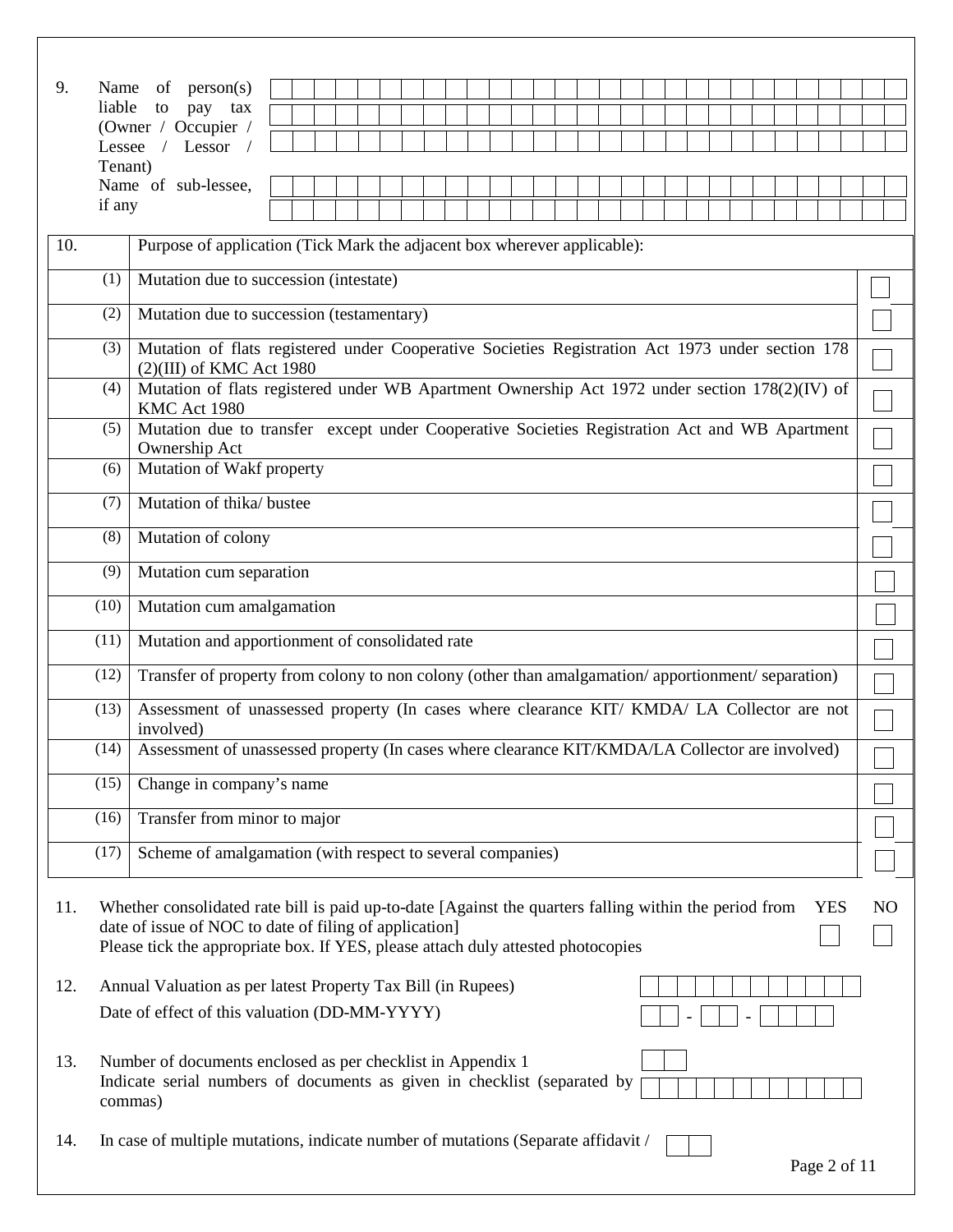|     | copies of title deeds need to be attached, to indicate how the title devolved)                                                                                                                                                                                                                                                                          |                                                                     |
|-----|---------------------------------------------------------------------------------------------------------------------------------------------------------------------------------------------------------------------------------------------------------------------------------------------------------------------------------------------------------|---------------------------------------------------------------------|
| 15. | Date of transfer of property (in case of mutation<br>from<br>Thika/Bustee/Khasmahal/WAKF/Colony) (DD-MM-YYYY)<br>Date of last such transfer, in case of multiple transfers<br>(DD-MM-YYYY)                                                                                                                                                              |                                                                     |
| 16. | Measurement of Premise (in sq.ft.):                                                                                                                                                                                                                                                                                                                     |                                                                     |
|     | Area of total vacant land / land<br>Area of tank/pond within land<br>Total land area including the building/flat<br>Total covered area on which the premises/flat/portion is situated<br>Floor/carpet area of the flat <sup>1</sup><br>Area of closed garage / car parking space<br>Area of open garage / car parking space<br>Area of exclusive garden |                                                                     |
| 17. | Whether any mobile or cable tower is erected on the premise. Please tick the<br>appropriate box.<br>If YES, please indicate monthly rent received. (in Rupees)<br>Please attach copies of agreements.                                                                                                                                                   | <b>YES</b><br>N <sub>O</sub>                                        |
| 18. | Whether a hoarding or any other outdoor advertising device is erected on the premise.<br>Please tick the appropriate box.<br>If YES, please indicate monthly rent received. (in Rupees)<br>Please attach copies of agreements.                                                                                                                          | <b>YES</b><br>N <sub>O</sub>                                        |
| 19. | Construction details of premise (please tick the correct alternative)                                                                                                                                                                                                                                                                                   |                                                                     |
| (a) | Pucca (Buildings with load bearing roof like R.C.C.)                                                                                                                                                                                                                                                                                                    |                                                                     |
| (b) | Semi pucca (Buildings with normal load bearing roof like tukri)                                                                                                                                                                                                                                                                                         |                                                                     |
| (c) | Kuccha (Buildings with walls and roof of temporary material like tin / asbestos)                                                                                                                                                                                                                                                                        |                                                                     |
| 20. | Whether Completion Certificate issued by the Building Department (Please tick the<br>appropriate box.)<br>If YES, date of issue of Completion Certificate (DD-MM-YYYY)<br>If NO, date of payment of the first Electricity Bill (DD-MM-YYYY). Please attach a<br>copy of the first Electricity Bill.                                                     | <b>YES</b><br>N <sub>O</sub><br>$\qquad \qquad -$<br>$\overline{a}$ |
| 21. | Number of stories in premise                                                                                                                                                                                                                                                                                                                            |                                                                     |
| 22. | Name of road on which the premise is situated                                                                                                                                                                                                                                                                                                           |                                                                     |
| 23. | Flat number $&$ Floor number (in which the assessee is situated):                                                                                                                                                                                                                                                                                       |                                                                     |
|     | <sup>1</sup> Super built-up area will be assumed to be $25%$ over and above the Carpet area                                                                                                                                                                                                                                                             | Page 3 of 11                                                        |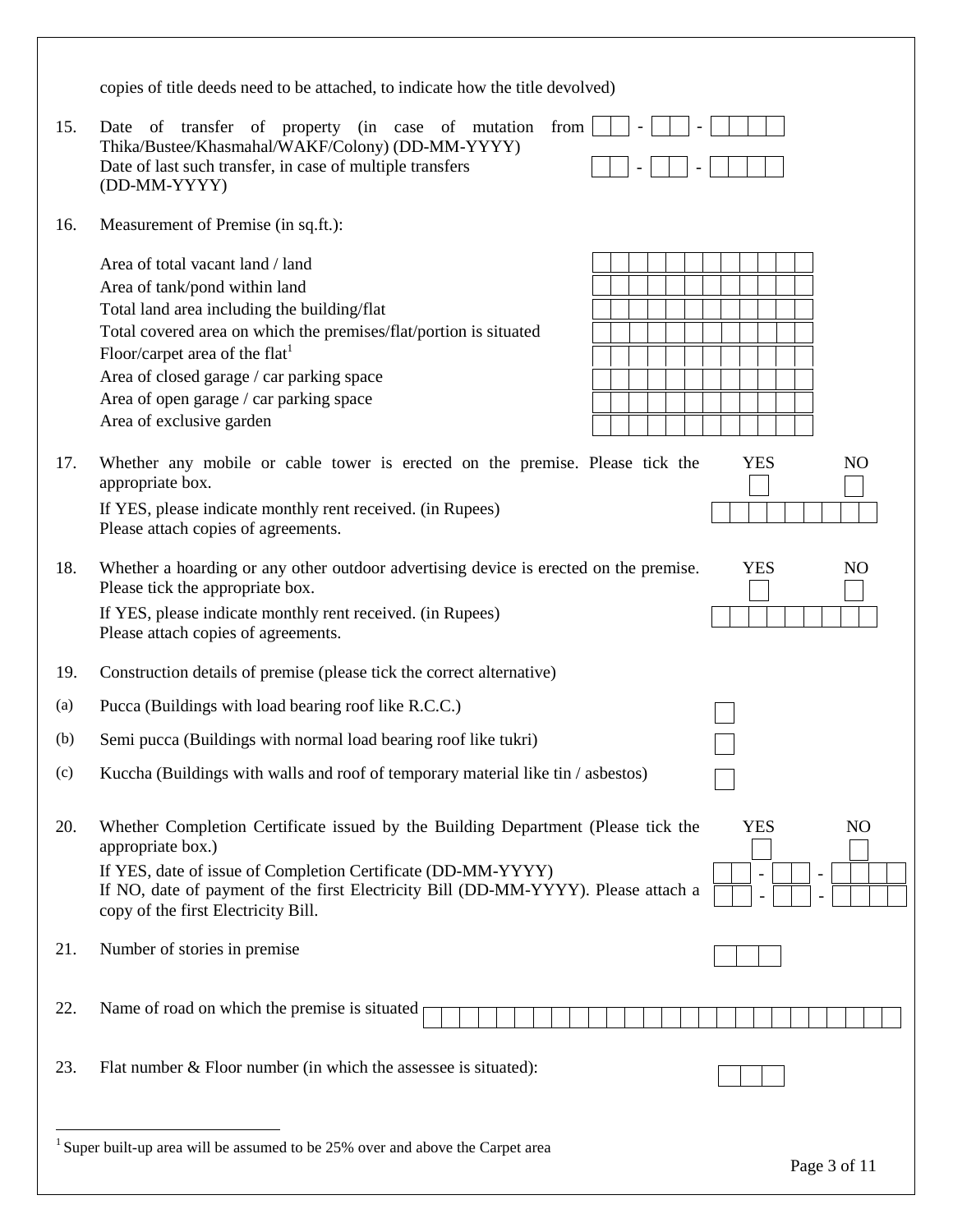| 24. |                                                          | Description of commercial portions                                         |             |  |                 |  |  |                                               |                                               |  |  |  |          |                                                                                      |  |         |  |            |  |  |      |  | Number |  |               |  |                    |  |  |  | Total area (sq. ft.)                                                                                         |              |  |  |  |  |  |  |  |  |
|-----|----------------------------------------------------------|----------------------------------------------------------------------------|-------------|--|-----------------|--|--|-----------------------------------------------|-----------------------------------------------|--|--|--|----------|--------------------------------------------------------------------------------------|--|---------|--|------------|--|--|------|--|--------|--|---------------|--|--------------------|--|--|--|--------------------------------------------------------------------------------------------------------------|--------------|--|--|--|--|--|--|--|--|
| (a) | Shops / Showrooms / Offices                              |                                                                            |             |  |                 |  |  |                                               |                                               |  |  |  |          |                                                                                      |  |         |  |            |  |  |      |  |        |  |               |  |                    |  |  |  |                                                                                                              |              |  |  |  |  |  |  |  |  |
| (b) | <b>ATM</b>                                               |                                                                            |             |  |                 |  |  |                                               |                                               |  |  |  |          |                                                                                      |  |         |  |            |  |  |      |  |        |  |               |  |                    |  |  |  |                                                                                                              |              |  |  |  |  |  |  |  |  |
| (c) | Nursing Home / Health Club / Data centre                 |                                                                            |             |  |                 |  |  |                                               |                                               |  |  |  |          |                                                                                      |  |         |  |            |  |  |      |  |        |  |               |  |                    |  |  |  |                                                                                                              |              |  |  |  |  |  |  |  |  |
| (d) |                                                          | Any other (Please provide description. Use separate sheet<br>if necessary) |             |  |                 |  |  |                                               |                                               |  |  |  |          |                                                                                      |  |         |  |            |  |  |      |  |        |  |               |  |                    |  |  |  |                                                                                                              |              |  |  |  |  |  |  |  |  |
| 25. |                                                          |                                                                            |             |  |                 |  |  |                                               |                                               |  |  |  |          |                                                                                      |  |         |  |            |  |  |      |  |        |  |               |  |                    |  |  |  | Assessee's rental status (Please fill in description of all tenants and attach copies of all agreements)     |              |  |  |  |  |  |  |  |  |
|     | Name of tenant<br>Details of Monthly<br>Rent (in Rupees) |                                                                            |             |  |                 |  |  |                                               |                                               |  |  |  |          | Details of status of each<br>Tenant (Floor No, Flat No,<br>Area occupied in sq. ft.) |  |         |  |            |  |  |      |  |        |  | Nature of use |  |                    |  |  |  |                                                                                                              |              |  |  |  |  |  |  |  |  |
| 1)  |                                                          |                                                                            |             |  |                 |  |  |                                               |                                               |  |  |  |          |                                                                                      |  |         |  |            |  |  |      |  |        |  |               |  |                    |  |  |  |                                                                                                              |              |  |  |  |  |  |  |  |  |
|     |                                                          |                                                                            |             |  |                 |  |  |                                               |                                               |  |  |  |          |                                                                                      |  |         |  |            |  |  |      |  |        |  |               |  |                    |  |  |  |                                                                                                              |              |  |  |  |  |  |  |  |  |
| 2)  |                                                          |                                                                            |             |  |                 |  |  |                                               |                                               |  |  |  |          |                                                                                      |  |         |  |            |  |  |      |  |        |  |               |  |                    |  |  |  |                                                                                                              |              |  |  |  |  |  |  |  |  |
|     |                                                          |                                                                            |             |  |                 |  |  |                                               |                                               |  |  |  |          |                                                                                      |  |         |  |            |  |  |      |  |        |  |               |  |                    |  |  |  |                                                                                                              |              |  |  |  |  |  |  |  |  |
|     |                                                          |                                                                            |             |  |                 |  |  |                                               |                                               |  |  |  |          |                                                                                      |  |         |  |            |  |  |      |  |        |  |               |  |                    |  |  |  |                                                                                                              |              |  |  |  |  |  |  |  |  |
| 3)  |                                                          |                                                                            |             |  |                 |  |  |                                               |                                               |  |  |  |          |                                                                                      |  |         |  |            |  |  |      |  |        |  |               |  |                    |  |  |  |                                                                                                              |              |  |  |  |  |  |  |  |  |
|     |                                                          |                                                                            |             |  |                 |  |  |                                               |                                               |  |  |  |          |                                                                                      |  |         |  |            |  |  |      |  |        |  |               |  |                    |  |  |  |                                                                                                              |              |  |  |  |  |  |  |  |  |
| 4)  |                                                          |                                                                            |             |  |                 |  |  |                                               |                                               |  |  |  |          |                                                                                      |  |         |  |            |  |  |      |  |        |  |               |  |                    |  |  |  |                                                                                                              |              |  |  |  |  |  |  |  |  |
|     |                                                          |                                                                            |             |  |                 |  |  |                                               |                                               |  |  |  |          |                                                                                      |  |         |  |            |  |  |      |  |        |  |               |  |                    |  |  |  |                                                                                                              |              |  |  |  |  |  |  |  |  |
|     |                                                          |                                                                            |             |  |                 |  |  |                                               |                                               |  |  |  |          |                                                                                      |  |         |  |            |  |  |      |  |        |  |               |  |                    |  |  |  |                                                                                                              |              |  |  |  |  |  |  |  |  |
| 5)  |                                                          |                                                                            |             |  |                 |  |  |                                               |                                               |  |  |  |          |                                                                                      |  |         |  |            |  |  |      |  |        |  |               |  |                    |  |  |  |                                                                                                              |              |  |  |  |  |  |  |  |  |
|     |                                                          |                                                                            |             |  |                 |  |  |                                               |                                               |  |  |  |          |                                                                                      |  |         |  |            |  |  |      |  |        |  |               |  |                    |  |  |  |                                                                                                              |              |  |  |  |  |  |  |  |  |
| 6)  |                                                          |                                                                            |             |  |                 |  |  |                                               |                                               |  |  |  |          |                                                                                      |  |         |  |            |  |  |      |  |        |  |               |  |                    |  |  |  |                                                                                                              |              |  |  |  |  |  |  |  |  |
|     |                                                          |                                                                            |             |  |                 |  |  |                                               |                                               |  |  |  |          |                                                                                      |  |         |  |            |  |  |      |  |        |  |               |  |                    |  |  |  |                                                                                                              |              |  |  |  |  |  |  |  |  |
|     |                                                          |                                                                            |             |  |                 |  |  |                                               |                                               |  |  |  |          |                                                                                      |  |         |  |            |  |  |      |  |        |  |               |  |                    |  |  |  |                                                                                                              |              |  |  |  |  |  |  |  |  |
| 26. |                                                          |                                                                            |             |  |                 |  |  | Specify usage in detail (including Statement) |                                               |  |  |  |          |                                                                                      |  |         |  |            |  |  |      |  |        |  |               |  |                    |  |  |  | Details of premises/flat/portion for determination of Commercial Surcharge (Please tick the appropriate box) |              |  |  |  |  |  |  |  |  |
|     |                                                          |                                                                            |             |  | Non-Residential |  |  |                                               |                                               |  |  |  |          |                                                                                      |  |         |  | Commercial |  |  |      |  |        |  |               |  |                    |  |  |  |                                                                                                              | Nursing Home |  |  |  |  |  |  |  |  |
|     |                                                          |                                                                            | <b>Bank</b> |  |                 |  |  |                                               |                                               |  |  |  | Hospital |                                                                                      |  |         |  |            |  |  | Shop |  |        |  |               |  |                    |  |  |  |                                                                                                              |              |  |  |  |  |  |  |  |  |
|     |                                                          |                                                                            |             |  | Showroom        |  |  |                                               |                                               |  |  |  |          |                                                                                      |  | Factory |  |            |  |  |      |  |        |  |               |  | <b>Guest House</b> |  |  |  |                                                                                                              |              |  |  |  |  |  |  |  |  |
|     | Cinema Hall                                              |                                                                            |             |  |                 |  |  |                                               | Ceremonial House<br><b>Educational Centre</b> |  |  |  |          |                                                                                      |  |         |  |            |  |  |      |  |        |  |               |  |                    |  |  |  |                                                                                                              |              |  |  |  |  |  |  |  |  |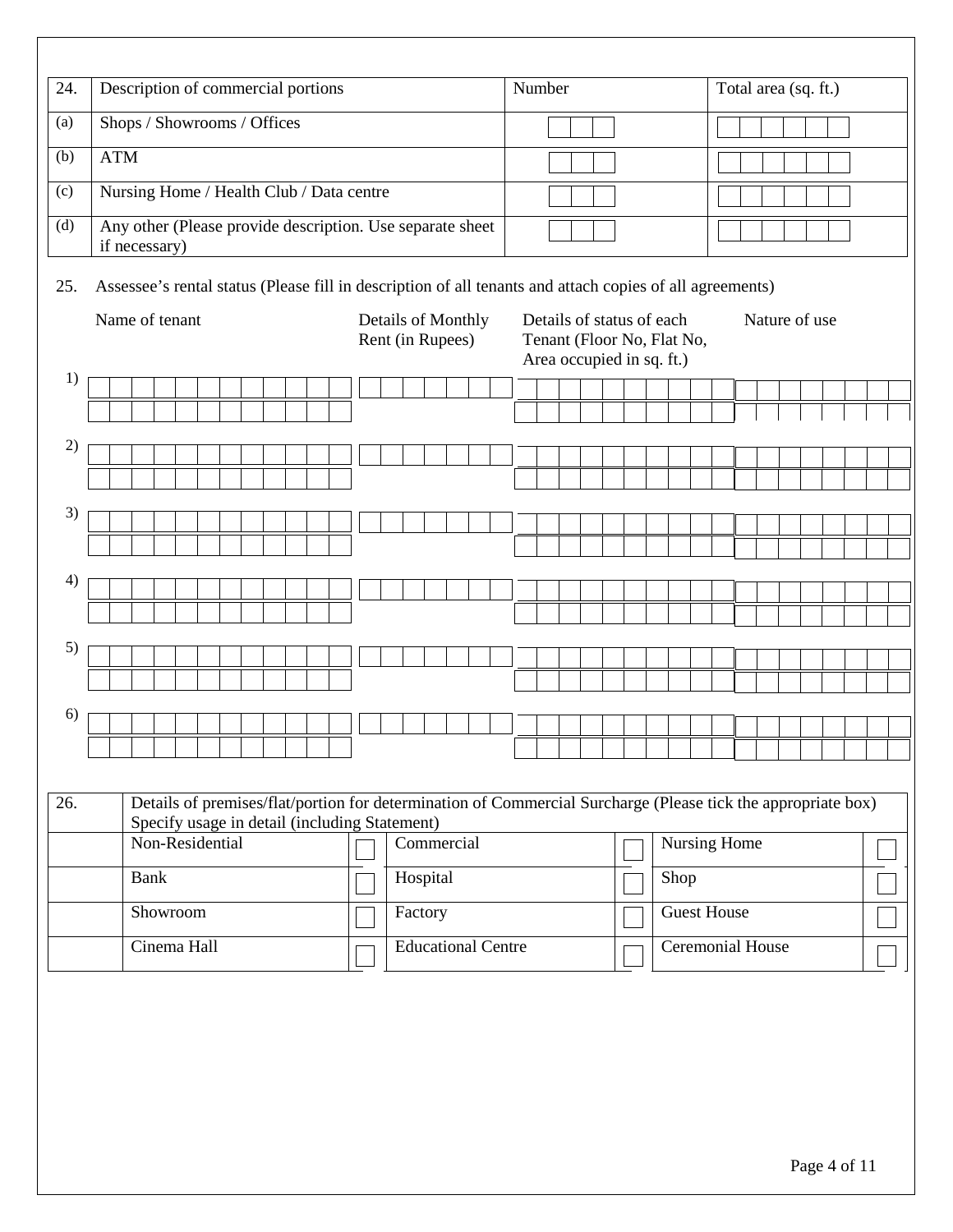|                                                             |                                                                   | <b>VERIFICATION</b> |  |  |  |                                                |  |
|-------------------------------------------------------------|-------------------------------------------------------------------|---------------------|--|--|--|------------------------------------------------|--|
|                                                             |                                                                   |                     |  |  |  | (full name in block letters), son/ daughter of |  |
|                                                             | solemnly declare that to the best of my knowledge and belief, the |                     |  |  |  |                                                |  |
| information given in the form A-42 is correct and complete. |                                                                   |                     |  |  |  |                                                |  |
|                                                             |                                                                   |                     |  |  |  |                                                |  |

Date: ……………… Place: ………………….. -----------------------------

-----------------------------

Name and Signature

Seal of the Firm or Co-operative Society whichever is applicable is to be used wherever necessary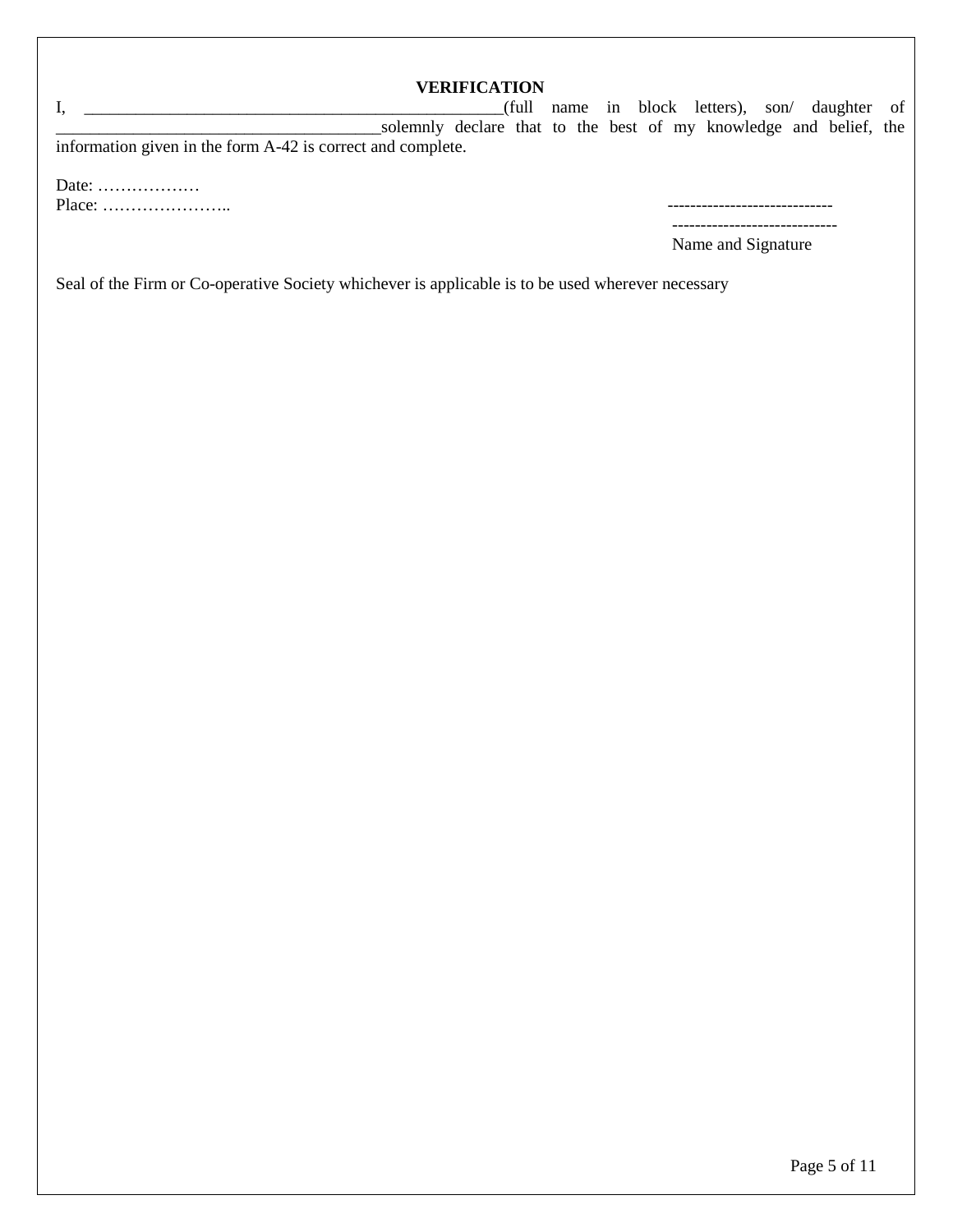# **APPENDIX – 1**

# **CHECKLIST OF DOCUMENTS TO BE PRODUCED (Depending on specific purpose of application):**

### **1. Mutation due to succession (intestate)**:

- 1) 'No Outstanding Certificate' (NOC) from Assessment-Collection Department
- 2) Affidavit (sworn before Notary Public or executive/ judicial magistrate) of heirship specifically mentioning municipal premises number and assessee number
- 3) Death certificate of the Recorded Owner (RO) and other legal heirs (where applicable) in original. In case of death outside KMC jurisdiction, attested photo copy of death certificate will be accepted
- 4) Affidavit of succession mentioning all owners who died intestate (Refer Proforma IV in form A-42)

#### **2. Mutation due to succession (testamentary)**:

- 1) 'No Outstanding Certificate' (NOC) from Assessment-Collection Department
- 2) Certified copy or photo copy of Probated Will duly attested by a Group-A government Officer/ Notary Public/ Category 'A' KMC officer/ College principal(s) / University teachers / Public Sector Bank managers / Postmaster (Death Certificate to be attached where ever applicable)

# **3. Mutation of flats registered under Cooperative Societies Registration Act 1973 under section 178 (2)(III) of KMC Act 1980:**

- 1) 'No Outstanding Certificate' (NOC) from Assessment-Collection Department
- 2) Certified copy or photo copy duly attested by group A Gazetted officer/ Notary Public/ Category 'A' KMC officer/ College principal(s) / University teachers / Public Sector Bank managers / Postmaster of documentary evidence showing the devolution of title from the recorded owner(s) as in the Assessment register. e.g. Registered Deed of Conveyance
- 3) Copy of resolution of the Society accepting the applicant as member of the Society along with approval of the Assistant/ Deputy Registrar of the Co-operative Societies towards such resolution, duly certified by the Secretary/ Chairman of the Society
- 4) Photo copy of share Certificate duly certified/attested by the Secretary/ Chairman of the society showing transfer of certificate in favour of the applicant

# **4. Mutation of flats registered under WB Apartment Ownership Act 1972 under section 178(2)(IV) of KMC Act 1980:**

- 1) 'No Outstanding Certificate' (NOC) from Assessment-Collection Department
- 2) Certified copy or photo copy duly attested by group A Government officer/ Notary Public/ Category 'A' KMC officer/ College principal(s) / University teachers / Public Sector Bank managers / Postmaster of documentary evidence showing the devolution of title from the recorded owner(s) as in the Assessment register e.g. Registered Deed of Conveyance
- 3) Instrument C of West Bengal Apartment Ownership Act
- **5. Mutation due to transfer except under Cooperative Societies Registration Act and WB Apartment Ownership Act::**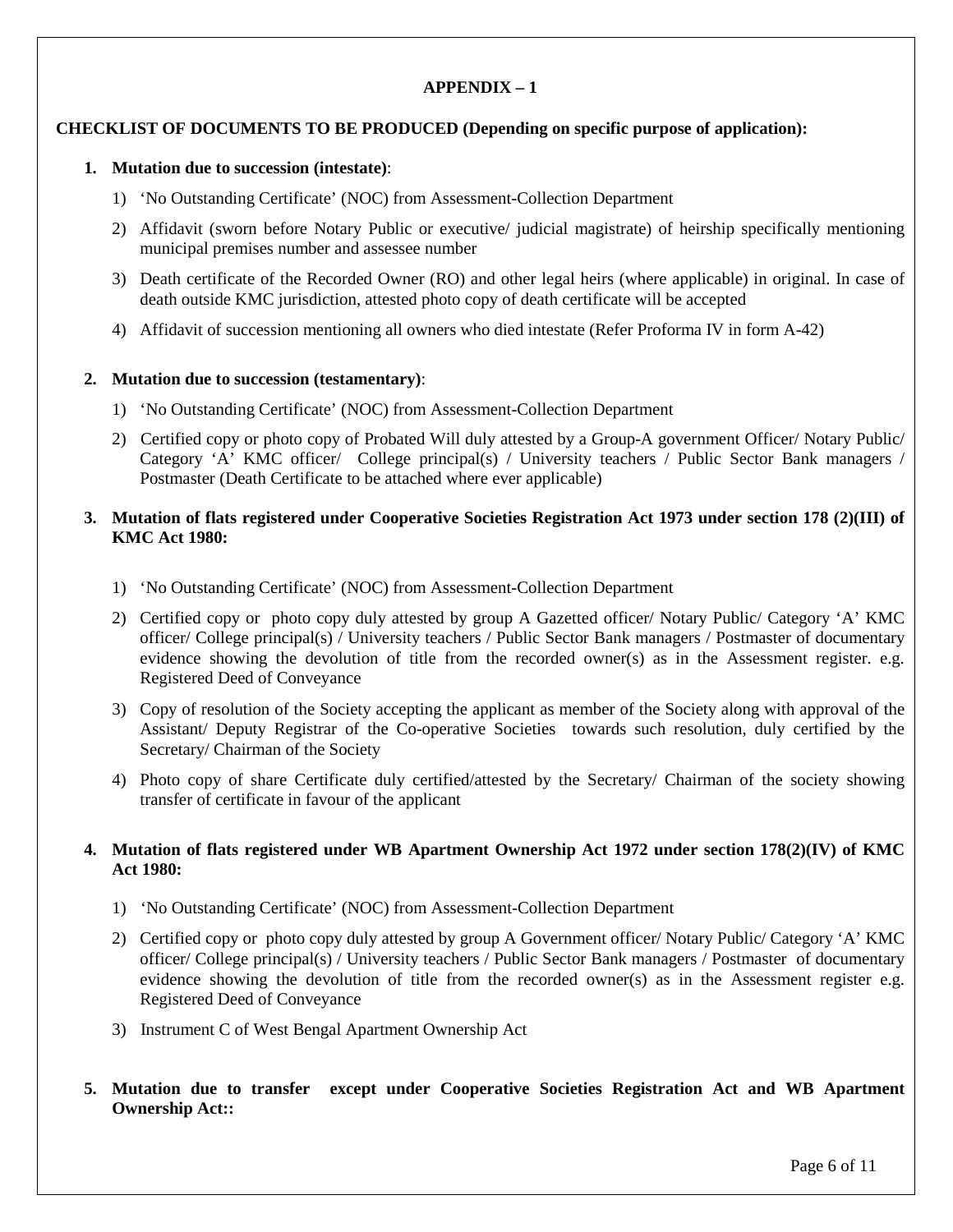- 1) Attested copy of Registered Deed(s) of Conveyance showing devolution from the recorded owner to the applicant
- 2) 'No Outstanding Certificate' (NOC) from Assessment- Collection Department
- 3) Documents mentioned under point 1 and 2 above wherever applicable

# **6. Mutation of Wakf property:**

- 1) All documents mentioned in point no. 1 or 2 (Mutation due to succession)
- 2) Clearance from Wakf Board

# **7. Mutation of thika/ bustee:**

- 1) All documents mentioned in point no. 1 or 2 (Mutation due to succession)
- 2) Clearance from Controller of Thika Tenancy (CTT)

# **8. Mutation of colony**

- 1) All documents mentioned in point no. 1 or 2 (Mutation due to succession)
- 2) Patta from Refugee Relief & Rehabilitation Department

### **9. Mutation cum separation**

- 1) Attested copy of registered deed(s) showing devolution from the recorded owner to the applicant
- 2) Separation site plan ,duly signed by Licensed Building Surveyor / Architect and the applicant, showing
	- a. the mother premises
	- b. the premises to be separated and demarcated (to be shown in different colors)
	- c. the entrance to the individual plots
	- d. the abutting road mentioning the road width
	- e. the layout plan showing floor wise area of the constructed buildings

In case the land is vacant, the same is to be shown and recorded with area. Road width of the street should be indicated

- 3) Any other documents/ link deed supporting the separation
- 4) Duly filled up Proforma I of A42 form
- 5) An affidavit in respect of payment of prorata share of property tax i.e. Proforma II of A42 form

### **10. Mutation cum amalgamation**

- 1) Attested copy of registered deed(s) showing devolution from the recorded owner to the applicant
- 2) Duly filled up Proforma I of A42 Form
- 3) Affidavit in Proforma II of A42 Form
- 4) Any other documents/ link deed supporting the amalgamation
- 5) 'No Outstanding Certificate' (NOC) from Assessment- Collection Department is required for all the premises for which amalgamation is sought for
- 6) Site plan duly signed by Licensed Building Surveyor/ Architect & applicants showing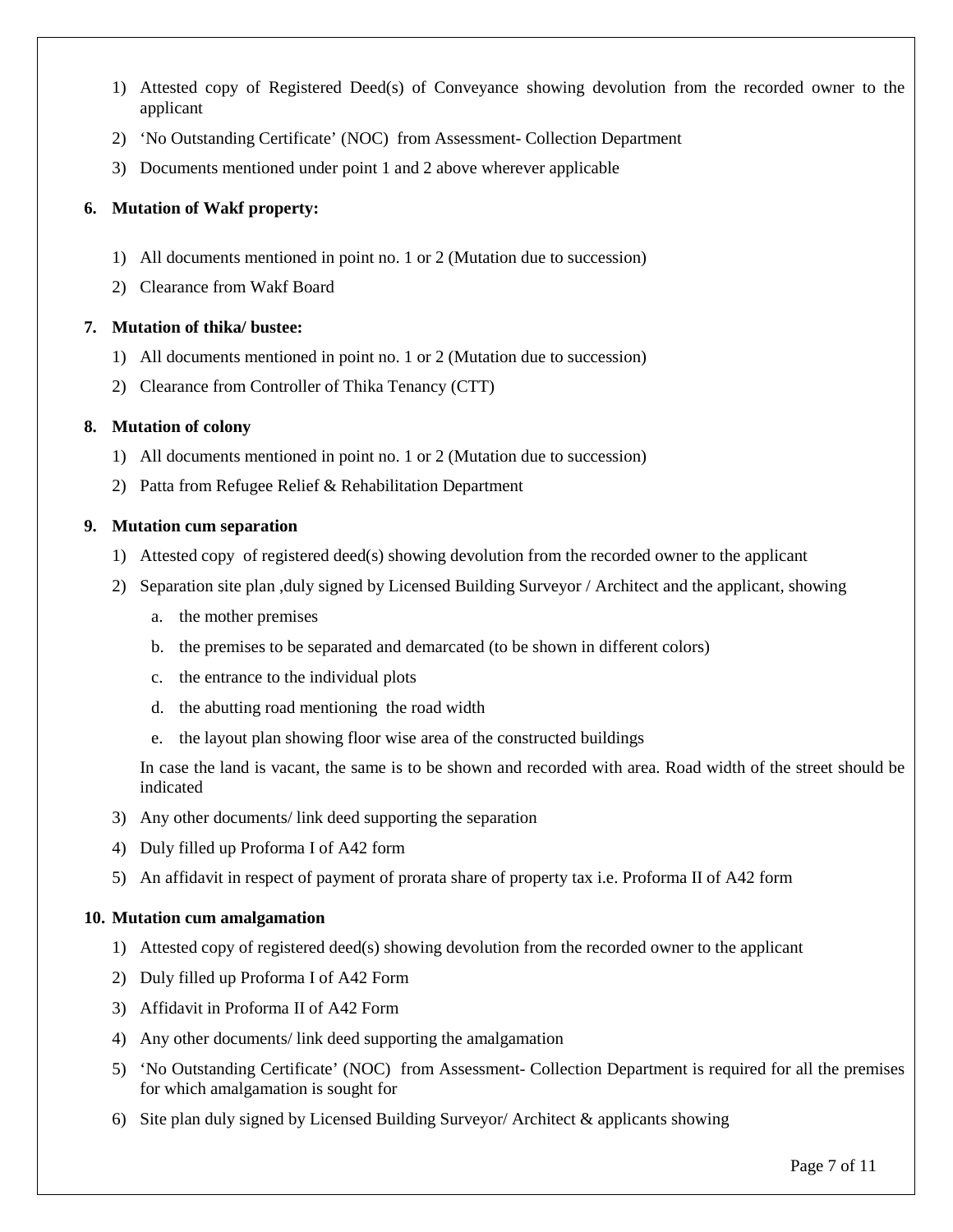- a. The different premises sought to be amalgamated (each site and the total site are to be shown in different colors)
- b. the entrance mentioning the road width
- c. floor layout plans for the construction area
- d. the area of each premise  $\&$  the total premises
- e. land area and covered area
- f. road width of the street

## **11. Mutation and apportionment of consolidated rate**

- 1) Attested copy of registered deed(s) showing devolution from the recorded owner to the applicant
- 2) Duly filled up Proforma I of A42 Form
- 3) Affidavit in Proforma II of A42 Form
- 4) Copy of building plan (for which application is submitted) duly signed by Licensed Building Surveyor
- 5) In case of first time assessment, Possession Letter / Completion Certificate from building department
- 6) If completion certificate is not available photocopy of the first meter reading is to be submitted by the premises owner

### **12. Transfer of property from colony to non colony (other than amalgamation/ apportionment/ separation)**

- 1) Attested copy of Deed issued by Refugee Relief and Rehabilitation (RR&R) department
- 2) Site plan duly signed by the applicant along with Licensed Building Surveyor (LBS) or the secretary of the colony committee
- 3) Clearance certificate of outstanding till the quarter of issuance of deed after completion of GR/ IR (if any) prior to that

### **13. Assessment of unassessed property ( In cases where clearance KIT/ KMDA/ LA Collector are not involved)**

- 1) Attested copy of deed
- 2) Copy of Records of Rights (ROR/ parcha) in the name of the applicant or vendor. If ROR is not available in the name of the applicant then B.L. & B.L.R.O mutation certificate in the name of the applicant is required
- 3) Site plan showing the premises with boundary the signature of the LBS
- 4) Location sketch

### **14. Assessment of unassessed property ( In cases where clearance KIT/KMDA/LA Collector are involved)**

- 1) Attested copy of deed
- 2) Copy of Records of Rights (ROR/ parcha) in the name of the applicant or vendor. If ROR is not available in the name of the applicant then mutation certificate from Block Land Revenue Officer (B.L.R.O) in the name of the applicant is required
- 3) Site plan showing the premises with boundary the signature of the L.B.S
- 4) Location sketch
- 5) Clearance from KMDA/KIT wherever required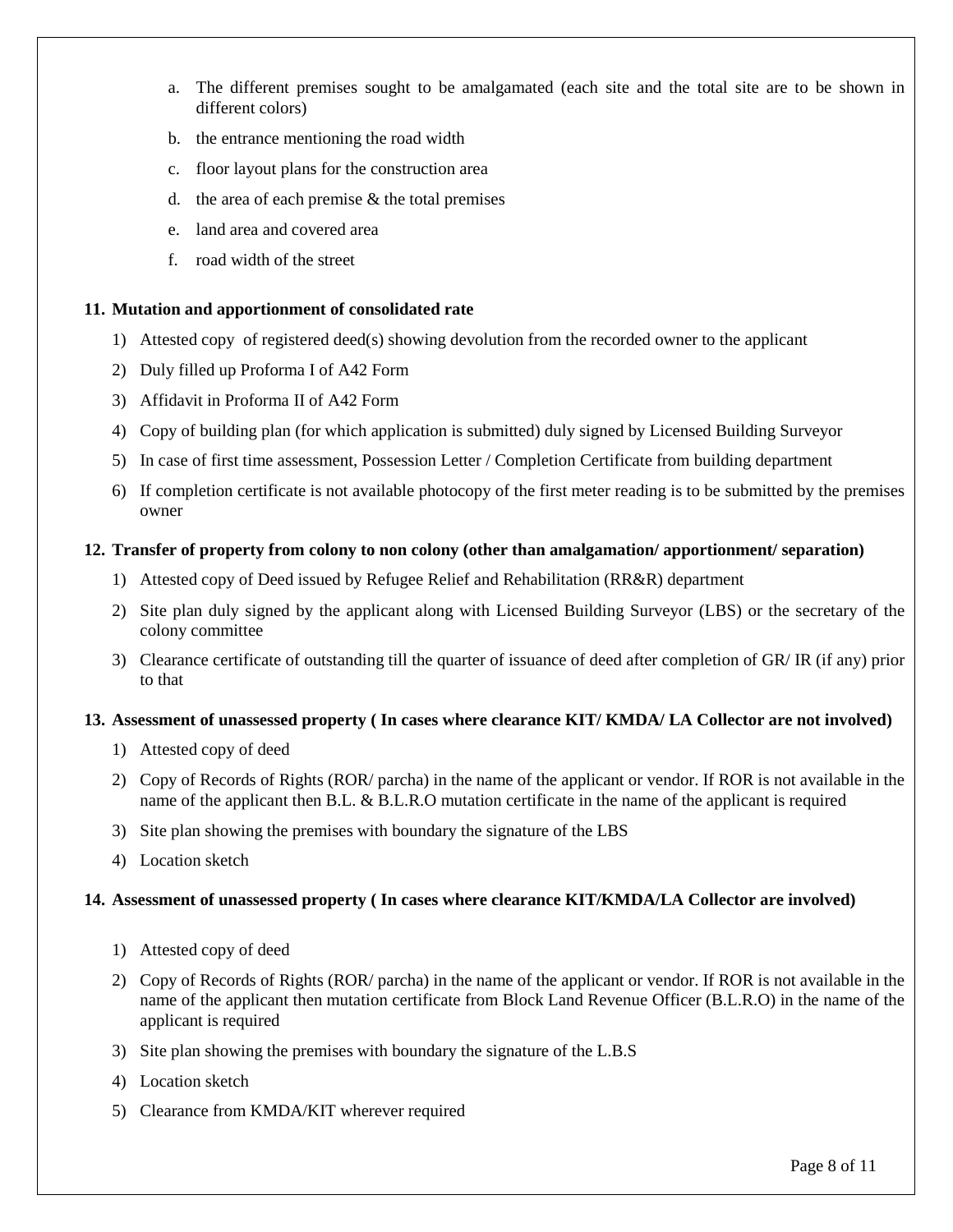#### **15. Change in company's name**

- 1) Certificate from registrar of companies
- 2) 'No Objection' certificate from Assessment-Collection Department
- 3) Document showing ownership of the premises

### **16. Transfer from minor to major**

- 1) Birth certificate/school leaving certificate
- 2) Notarized affidavit / Judicial Magistrate
- 3) 'No Outstanding' certificate from Assessment-Collection Department

#### **17. Scheme of amalgamation (with respect to several companies)**

- 1) Scheme of amalgamation as approved by any competent court
- 2) Deed copy blueprint (2copies)
- 3) Affidavit for pro rata payment on stamp paper (Rs.10)
- 4) 'No Outstanding' certificate from Assessment-Collection Department

#### **Further Information:**

- In case of area within Added Units or within the erstwhile Panchayat area since included in City proper Certified Copy of R.O.R. shall be enclosed
- Land with any water body will not be separated.
- For Khatal lands NOC from Controller of Kolkata Thika Tenancy is essential.
- In respect of premises falling within Ward No. 57, 58, 66 and 104 clearance of Chief Valuer & Surveyor, KMC has to be obtained in respect of verification of ownership of land (meant for office only).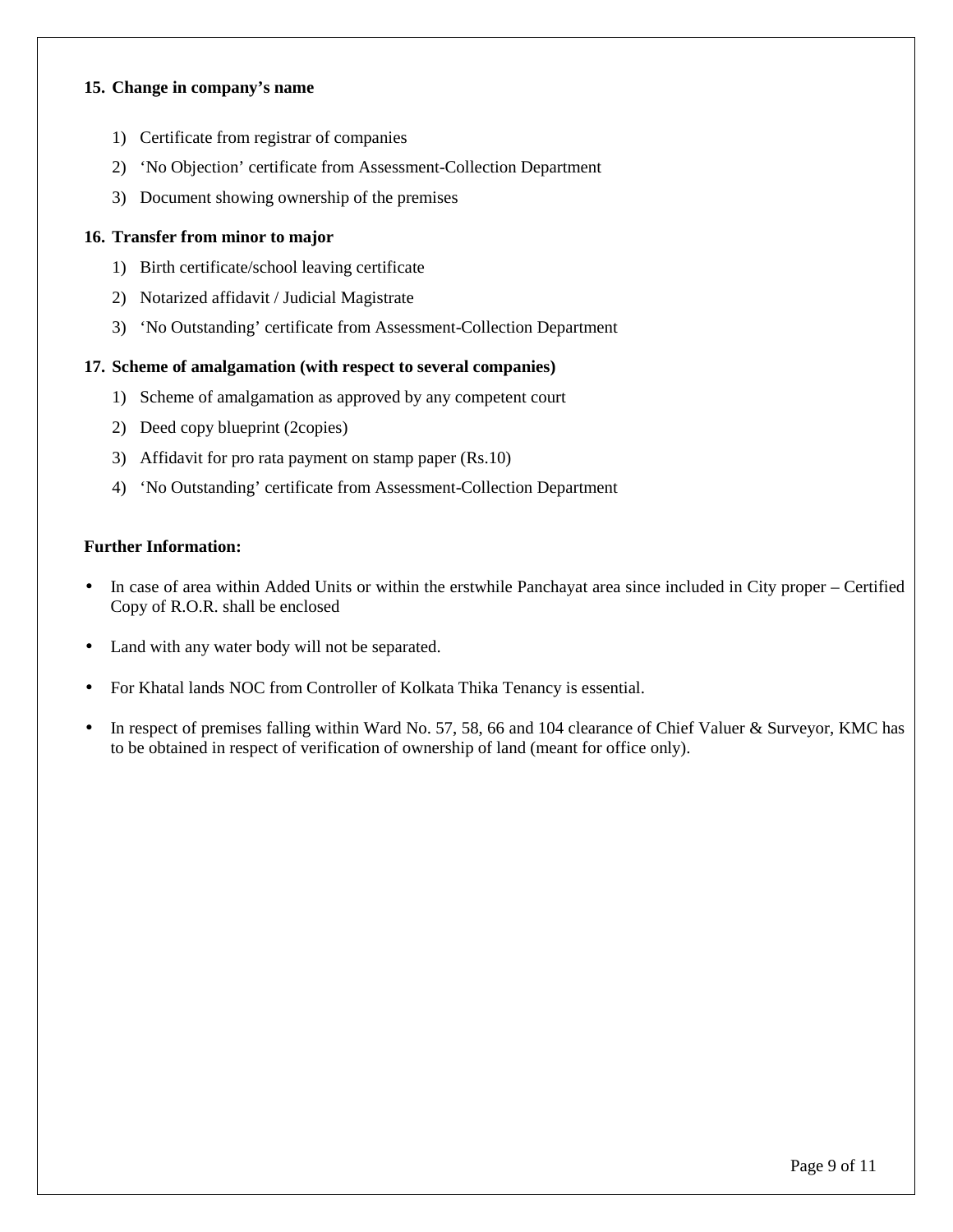# **PROFORMA – I**

#### **(To be submitted separately)**

**Application indicating willingness to pay pro-rata liability of arrear dues where valuation already determined in respect of mother premises**.

To The Municipal Commissioner The Kolkata Municipal Corporation.

Sir,

I am to inform you that I am willing to pay the pro-rata liability of arrear dues in respect of the Premises No. ………………………………………………… under Ward No……………………………. out of the valuation of the mother premises already determined for effecting mutation/separation/amalgamation/apportionment of taxes.

 *Yours faithfully,*

*Dated: Signature of the applicant(s)* 

# **PROFORMA – II**

**(To be submitted separately)** 

#### **Undertaking on Solemn affirmation for payment of pro-rata of arrear Taxes where valuation is yet to be determined**

# *By Affidavit*

| residing at                                                                                                |
|------------------------------------------------------------------------------------------------------------|
| do hereby solemnly declare and undertake to pay the pro-rata share of taxes in respect of the Premises No. |
|                                                                                                            |
| The above declaration is true to my knowledge.                                                             |

 *Yours faithfully,*